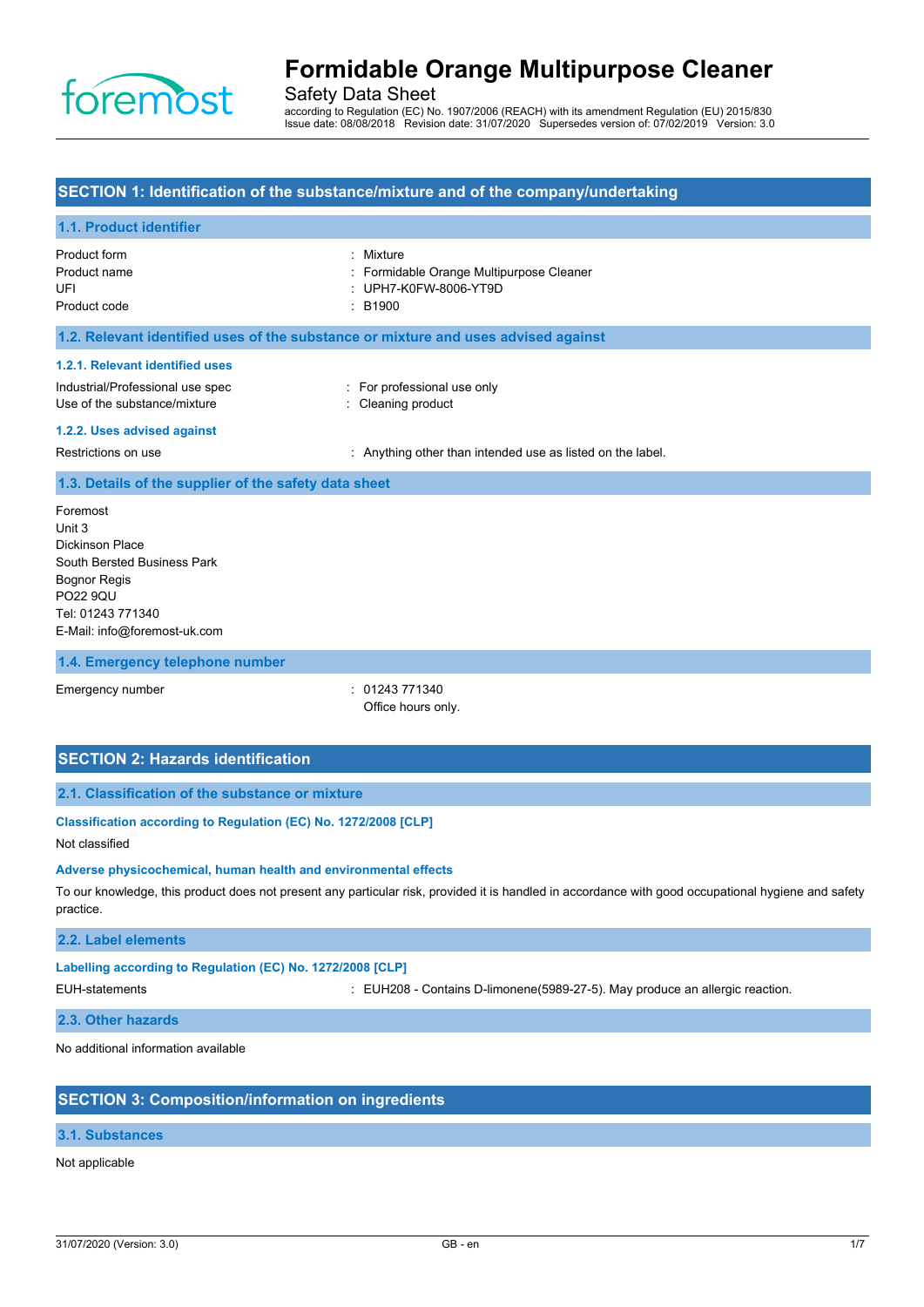Safety Data Sheet

according to Regulation (EC) No. 1907/2006 (REACH) with its amendment Regulation (EU) 2015/830

| 3.2. Mixtures                                                           |                                                                           |                    |                                                                                     |
|-------------------------------------------------------------------------|---------------------------------------------------------------------------|--------------------|-------------------------------------------------------------------------------------|
| <b>Name</b>                                                             | <b>Product identifier</b>                                                 | $\frac{9}{6}$      | <b>Classification according to</b><br><b>Regulation (EC) No.</b><br>1272/2008 [CLP] |
| B-alanine, n-(2-carboxyethyl)-, n-coco alkyl derivs.,<br>disodium salts | (CAS-No.) 90170-43-7<br>(EC-No.) 290-476-8<br>(REACH-no) 01-2119976233-35 | $\geq 1 - \leq 10$ | Eye Irrit. 2, H319                                                                  |

Full text of H-statements: see section 16

| <b>SECTION 4: First aid measures</b> |  |
|--------------------------------------|--|
|                                      |  |

| 4.1. Description of first aid measures                                                                                                                     |                                                                                                                                                                                                           |
|------------------------------------------------------------------------------------------------------------------------------------------------------------|-----------------------------------------------------------------------------------------------------------------------------------------------------------------------------------------------------------|
| First-aid measures after inhalation<br>First-aid measures after skin contact<br>First-aid measures after eye contact<br>First-aid measures after ingestion | : Remove person to fresh air and keep comfortable for breathing.<br>Wash skin with plenty of water.<br>: Rinse eyes with water as a precaution.<br>: Call a poison center or a doctor if you feel unwell. |
|                                                                                                                                                            |                                                                                                                                                                                                           |

## **4.2. Most important symptoms and effects, both acute and delayed**

No additional information available

## **4.3. Indication of any immediate medical attention and special treatment needed**

Treat symptomatically.

| <b>SECTION 5: Firefighting measures</b>                    |                                                                                                                                             |  |  |  |
|------------------------------------------------------------|---------------------------------------------------------------------------------------------------------------------------------------------|--|--|--|
| 5.1. Extinguishing media                                   |                                                                                                                                             |  |  |  |
| Suitable extinguishing media                               | : Water spray. Dry powder. Foam. Carbon dioxide.                                                                                            |  |  |  |
| 5.2. Special hazards arising from the substance or mixture |                                                                                                                                             |  |  |  |
| Hazardous decomposition products in case of fire           | : Toxic fumes may be released.                                                                                                              |  |  |  |
| 5.3. Advice for firefighters                               |                                                                                                                                             |  |  |  |
| Protection during firefighting                             | : Do not attempt to take action without suitable protective equipment. Self-contained<br>breathing apparatus. Complete protective clothing. |  |  |  |

| <b>SECTION 6: Accidental release measures</b>                            |                                                                                                                                                                |  |  |  |
|--------------------------------------------------------------------------|----------------------------------------------------------------------------------------------------------------------------------------------------------------|--|--|--|
| 6.1. Personal precautions, protective equipment and emergency procedures |                                                                                                                                                                |  |  |  |
| 6.1.1. For non-emergency personnel                                       |                                                                                                                                                                |  |  |  |
| Emergency procedures                                                     | : Ventilate spillage area.                                                                                                                                     |  |  |  |
| 6.1.2. For emergency responders                                          |                                                                                                                                                                |  |  |  |
| Protective equipment                                                     | : Do not attempt to take action without suitable protective equipment. For further information<br>refer to section 8: "Exposure controls/personal protection". |  |  |  |
| <b>6.2. Environmental precautions</b>                                    |                                                                                                                                                                |  |  |  |
| Avoid release to the environment.                                        |                                                                                                                                                                |  |  |  |
| 6.3. Methods and material for containment and cleaning up                |                                                                                                                                                                |  |  |  |
| Methods for cleaning up<br>Other information                             | Take up liquid spill into absorbent material.<br>: Dispose of materials or solid residues at an authorized site.                                               |  |  |  |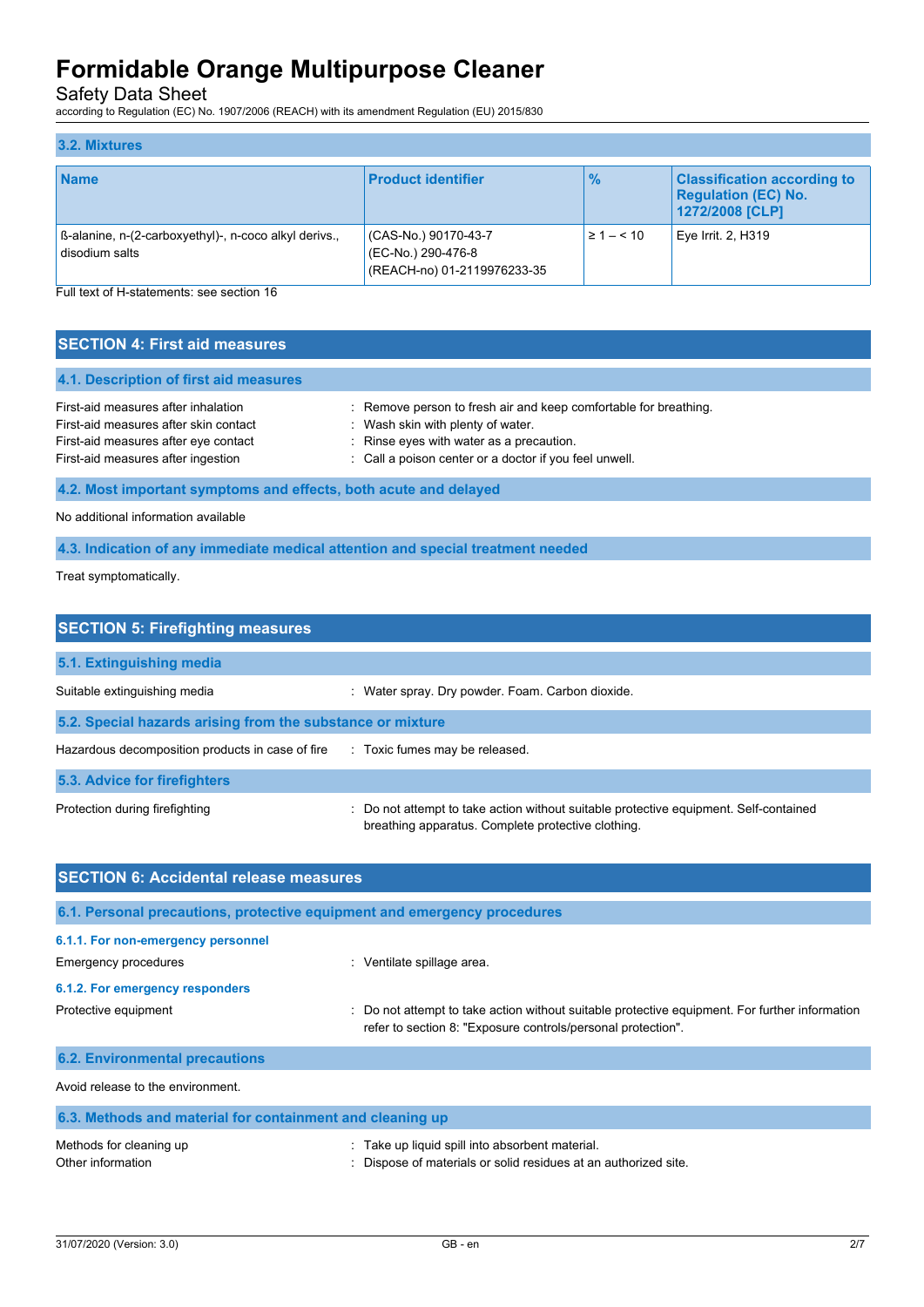Safety Data Sheet

according to Regulation (EC) No. 1907/2006 (REACH) with its amendment Regulation (EU) 2015/830

### **6.4. Reference to other sections**

For further information refer to section 13.

| <b>SECTION 7: Handling and storage</b>                                    |                                                                                                                                                                                              |  |  |  |
|---------------------------------------------------------------------------|----------------------------------------------------------------------------------------------------------------------------------------------------------------------------------------------|--|--|--|
| 7.1. Precautions for safe handling                                        |                                                                                                                                                                                              |  |  |  |
| Precautions for safe handling<br>Hygiene measures                         | : Ensure good ventilation of the work station. Wear personal protective equipment.<br>: Do not eat, drink or smoke when using this product. Always wash hands after handling the<br>product. |  |  |  |
| 7.2. Conditions for safe storage, including any incompatibilities         |                                                                                                                                                                                              |  |  |  |
| Storage conditions<br>Incompatible products<br>Special rules on packaging | : Store in a well-ventilated place. Keep cool.<br>: Oxidizing agent. Strong bases. Strong acids.<br>: Keep only in original container. Store in a closed container.                          |  |  |  |
| 7.3. Specific end use(s)                                                  |                                                                                                                                                                                              |  |  |  |

No additional information available

## **SECTION 8: Exposure controls/personal protection**

#### **8.1. Control parameters**

#### No additional information available

**8.2. Exposure controls**

#### **Appropriate engineering controls:**

Ensure good ventilation of the work station.

#### **Hand protection:**

Where a risk of contact with hands is likely, suitable chemical resistant gloves is recommended.

#### **Eye protection:**

Where there is a risk of spray mist or splashing, Safety glasses (approved to EN 166 Standard) are recommended.

#### **Skin and body protection:**

If direct or repeated skin contact is likely, wear suitable protective clothing

#### **Respiratory protection:**

Not required for normal conditions of use

#### **Environmental exposure controls:**

Avoid release to the environment.

#### **Other information:**

PPE should be worn to prevent any contact with the chemical. Any contaminated clothing should be washed prior to re-use.

| <b>SECTION 9: Physical and chemical properties</b>         |          |  |  |
|------------------------------------------------------------|----------|--|--|
| 9.1. Information on basic physical and chemical properties |          |  |  |
| Physical state                                             | : Liauid |  |  |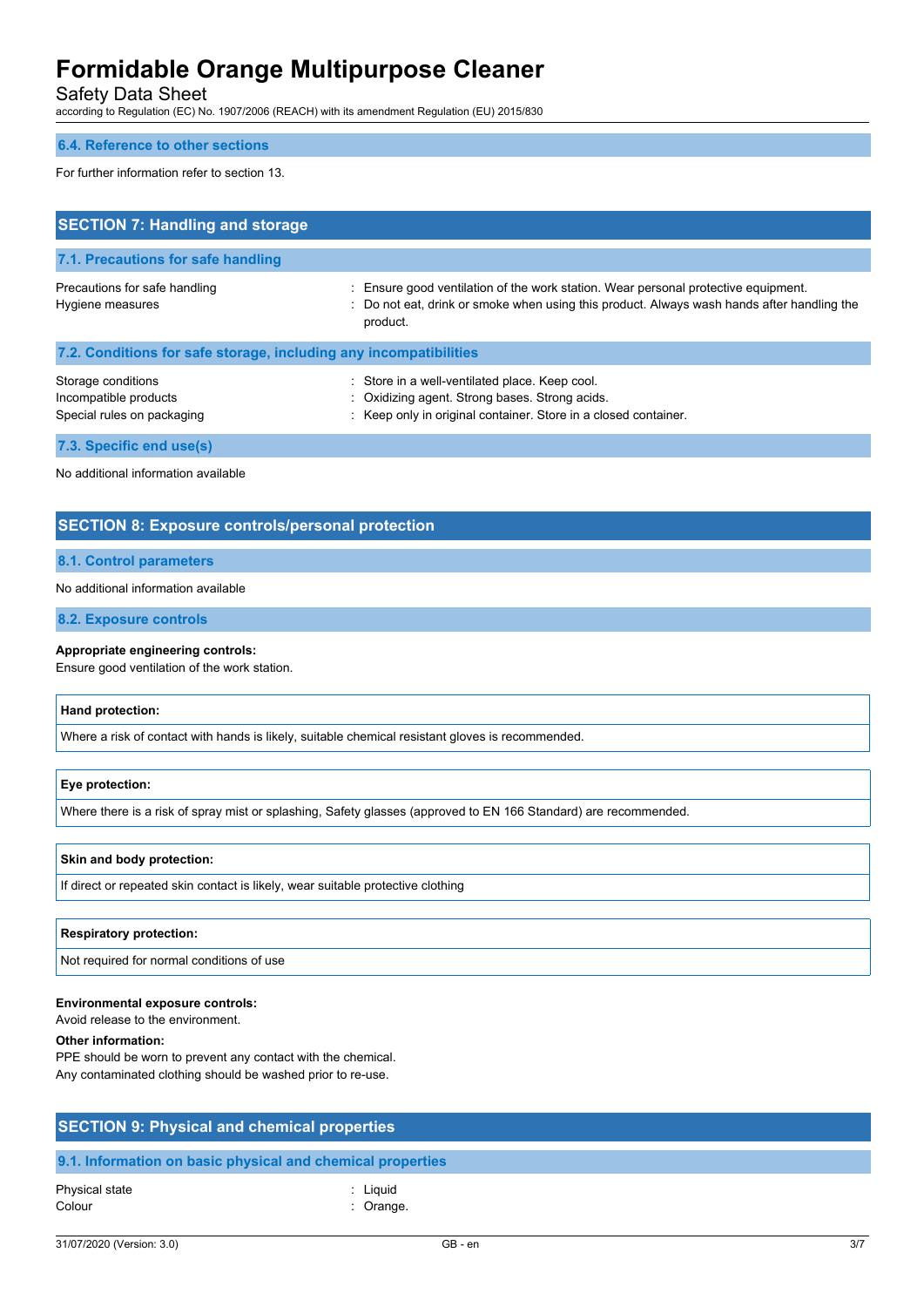Safety Data Sheet

according to Regulation (EC) No. 1907/2006 (REACH) with its amendment Regulation (EU) 2015/830

| Odour                                           | Orange.           |
|-------------------------------------------------|-------------------|
| Odour threshold                                 | No data available |
| рH                                              | $8 - 10$          |
| Relative evaporation rate (butylacetate=1)      | No data available |
| Melting point                                   | Not applicable    |
| Freezing point                                  | No data available |
| Boiling point                                   | No data available |
| Flash point                                     | $>77^{\circ}$ C   |
| Auto-ignition temperature                       | No data available |
| Decomposition temperature                       | No data available |
| Flammability (solid, gas)                       | Not applicable    |
| Vapour pressure                                 | No data available |
| Relative vapour density at 20 °C                | No data available |
| Relative density                                | No data available |
| Density                                         | $1 - 1.01$        |
| Solubility                                      | No data available |
| Partition coefficient n-octanol/water (Log Pow) | No data available |
| Viscosity, kinematic                            | No data available |
| Viscosity, dynamic                              | No data available |
| Explosive properties                            | No data available |
| Oxidising properties                            | No data available |
| <b>Explosive limits</b>                         | No data available |

#### **9.2. Other information**

No additional information available

## **SECTION 10: Stability and reactivity**

### **10.1. Reactivity**

The product is non-reactive under normal conditions of use, storage and transport.

## **10.2. Chemical stability**

Stable under normal conditions.

**10.3. Possibility of hazardous reactions**

No dangerous reactions known under normal conditions of use.

**10.4. Conditions to avoid**

None under recommended storage and handling conditions (see section 7).

**10.5. Incompatible materials**

No additional information available

**10.6. Hazardous decomposition products**

Under normal conditions of storage and use, hazardous decomposition products should not be produced.

## **SECTION 11: Toxicological information**

## **11.1. Information on toxicological effects**

| Acute toxicity (oral)         | · Not classified                 |
|-------------------------------|----------------------------------|
| Acute toxicity (dermal)       | · Not classified                 |
| Acute toxicity (inhalation)   | . Not classified                 |
| Skin corrosion/irritation     | : Not classified<br>$pH: 8 - 10$ |
| Serious eye damage/irritation | : Not classified<br>$pH: 8 - 10$ |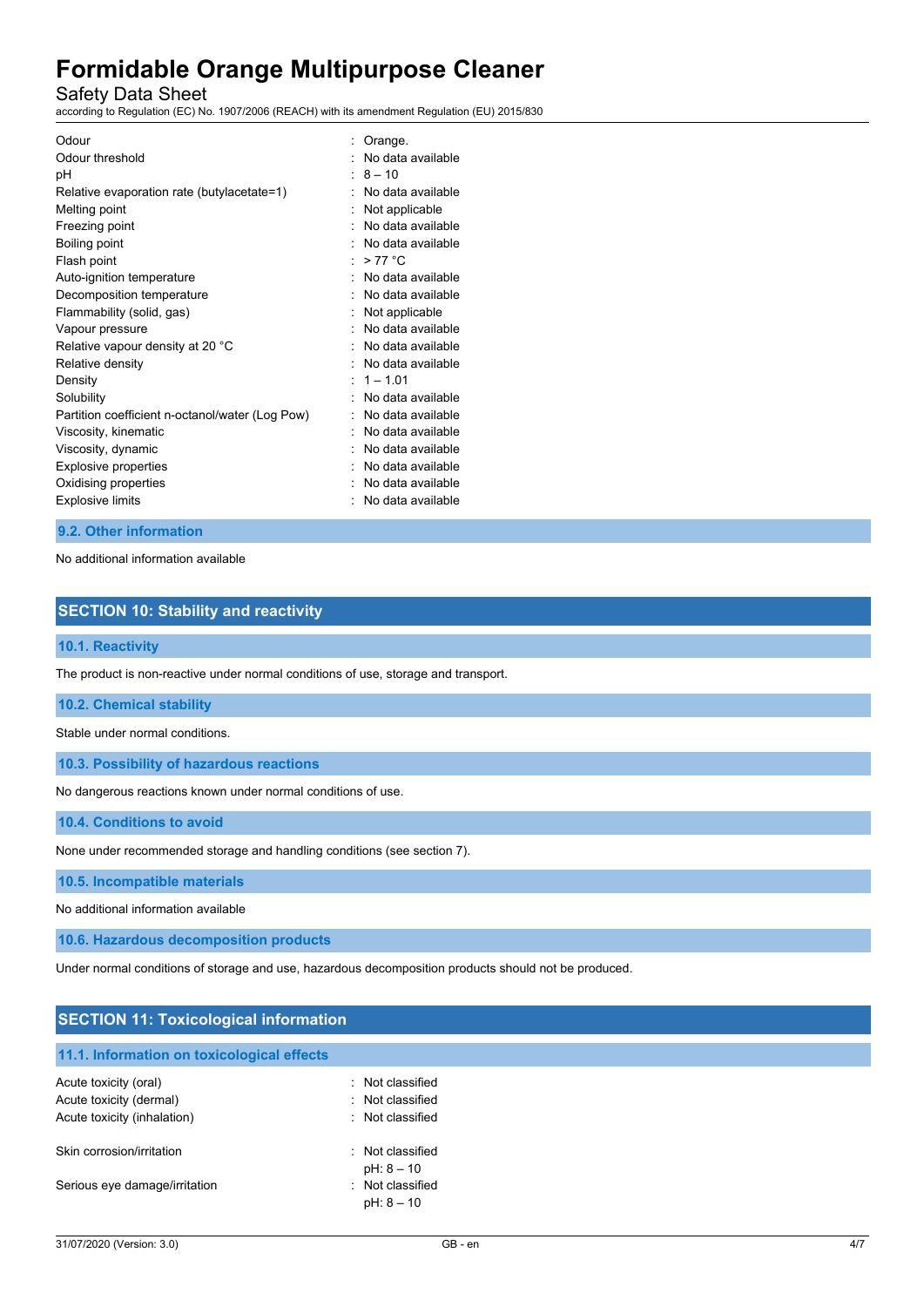Safety Data Sheet

according to Regulation (EC) No. 1907/2006 (REACH) with its amendment Regulation (EU) 2015/830

| Respiratory or skin sensitisation<br>Germ cell mutagenicity<br>Carcinogenicity | : Not classified<br>: Not classified<br>: Not classified |
|--------------------------------------------------------------------------------|----------------------------------------------------------|
| Reproductive toxicity                                                          | : Not classified                                         |
| STOT-single exposure                                                           | : Not classified                                         |
| STOT-repeated exposure                                                         | : Not classified                                         |

| B-alanine, n-(2-carboxyethyl)-, n-coco alkyl derivs., disodium salts (90170-43-7) |                                                                                                                                                                          |  |
|-----------------------------------------------------------------------------------|--------------------------------------------------------------------------------------------------------------------------------------------------------------------------|--|
| LOAEL (oral, rat, 90 days)                                                        | 160 mg/kg bodyweight Animal: rat, Guideline: OECD Guideline 422 (Combined Repeated<br>Dose Toxicity Study with the Reproduction / Developmental Toxicity Screening Test) |  |
| NOAEL (oral, rat, 90 days)                                                        | 43 mg/kg bodyweight Animal: rat, Guideline: OECD Guideline 422 (Combined Repeated<br>Dose Toxicity Study with the Reproduction / Developmental Toxicity Screening Test)  |  |

Aspiration hazard **in the set of the Contract Contract Contract Contract Contract Contract Contract Contract Contract Contract Contract Contract Contract Contract Contract Contract Contract Contract Contract Contract Contr** 

| <b>SECTION 12: Ecological information</b>                                              |                                                                                                                            |  |
|----------------------------------------------------------------------------------------|----------------------------------------------------------------------------------------------------------------------------|--|
| 12.1. Toxicity                                                                         |                                                                                                                            |  |
|                                                                                        |                                                                                                                            |  |
| Ecology - general                                                                      | : The product is not considered harmful to aquatic organisms nor to cause long-term adverse<br>effects in the environment. |  |
| Hazardous to the aquatic environment, short-term<br>(acute)                            | Not classified                                                                                                             |  |
| Hazardous to the aquatic environment, long-term<br>(chronic)<br>Not rapidly degradable | Not classified                                                                                                             |  |

| B-alanine, n-(2-carboxyethyl)-, n-coco alkyl derivs., disodium salts (90170-43-7) |                                                                                                      |  |
|-----------------------------------------------------------------------------------|------------------------------------------------------------------------------------------------------|--|
| LC50 fish 1                                                                       | $\approx$ 4.2 mg/l Test organisms (species): Oncorhynchus mykiss (previous name: Salmo<br>qairdneri) |  |
| EC50 Daphnia 1                                                                    | (daphnia magna)                                                                                      |  |
| EC50 72h algae (1)                                                                | $\approx$ 5.5 mg/l Test organisms (species): Chlorella vulgaris                                      |  |
| EC50 72h algae (2)                                                                | $\approx$ 9.4 mg/l Test organisms (species): Chlorella vulgaris                                      |  |
| NOEC (chronic)                                                                    | $\approx$ 10 mg/l Test organisms (species): Daphnia magna Duration: '21 d'                           |  |

### **12.2. Persistence and degradability**

No additional information available

**12.3. Bioaccumulative potential**

No additional information available

**12.4. Mobility in soil**

No additional information available

**12.5. Results of PBT and vPvB assessment**

No additional information available

**12.6. Other adverse effects**

No additional information available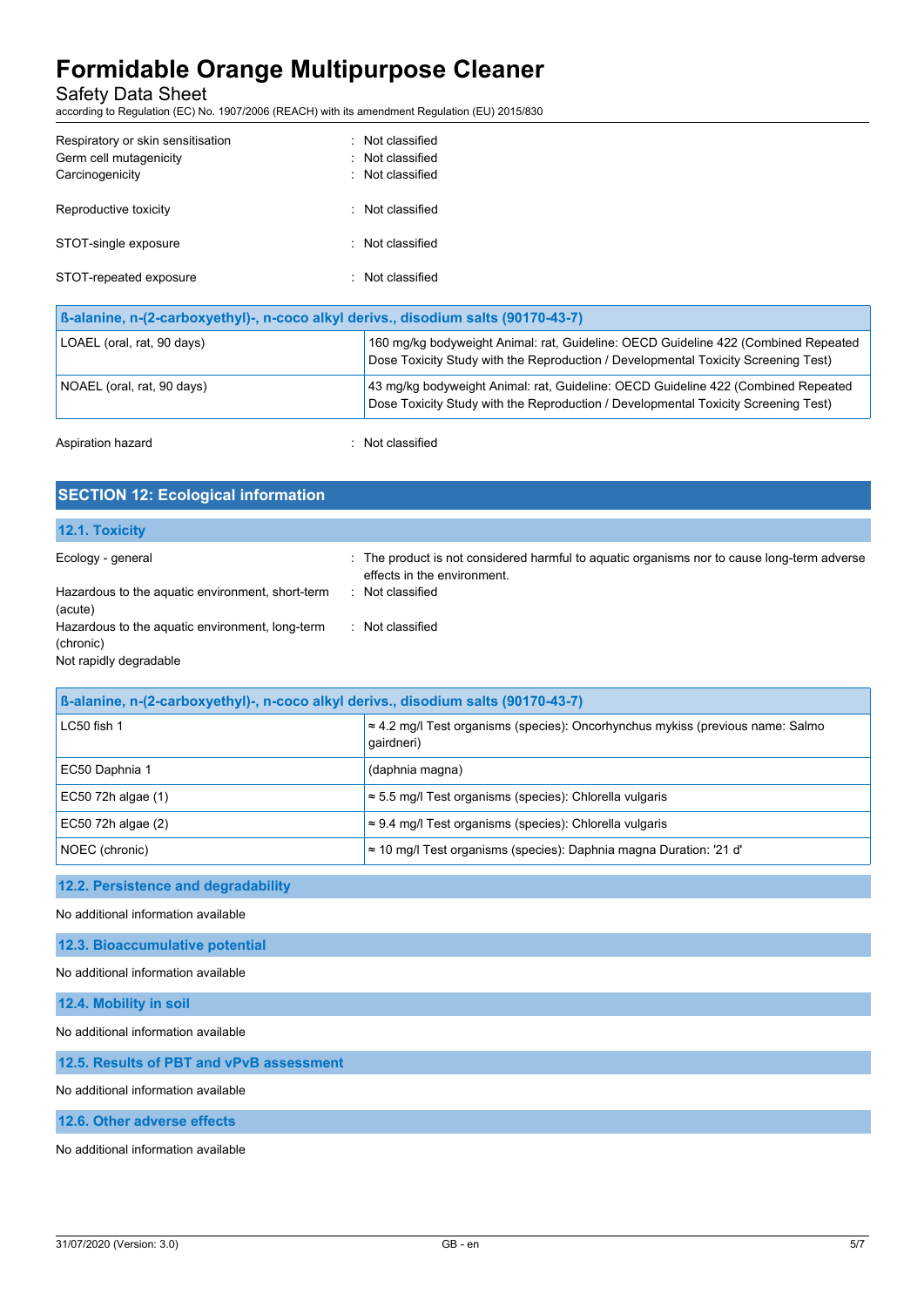Safety Data Sheet

according to Regulation (EC) No. 1907/2006 (REACH) with its amendment Regulation (EU) 2015/830

## **SECTION 13: Disposal considerations**

#### **13.1. Waste treatment methods**

Waste treatment methods : Dispose of contents/container in accordance with licensed collector's sorting instructions.

## **SECTION 14: Transport information**

In accordance with ADR / RID / IMDG / IATA / ADN **ADR IMDG IATA ADN RID 14.1. UN number** Not regulated Not regulated Not regulated Not regulated Not regulated Not regulated Not regulated **14.2. UN proper shipping name** Not regulated Not regulated Not regulated Not regulated Not regulated Not regulated Not regulated **14.3. Transport hazard class(es)** Not regulated Not regulated Not regulated Not regulated Not regulated Not regulated Not regulated **14.4. Packing group** Not regulated Not regulated Not regulated Not regulated Not regulated Not regulated Not regulated **14.5. Environmental hazards** Not regulated Not regulated Not regulated Not regulated Not regulated Not regulated Not regulated No supplementary information available

**14.6. Special precautions for user**

**Overland transport** Not regulated **Transport by sea** Not regulated **Air transport** Not regulated **Inland waterway transport** Not regulated **Rail transport** Not regulated

**14.7. Transport in bulk according to Annex II of Marpol and the IBC Code**

Not applicable

## **SECTION 15: Regulatory information**

**15.1. Safety, health and environmental regulations/legislation specific for the substance or mixture**

#### **15.1.1. EU-Regulations**

Contains no REACH substances with Annex XVII restrictions

Contains no substance on the REACH candidate list

Contains no REACH Annex XIV substances

Contains no substance subject to Regulation (EU) No 649/2012 of the European Parliament and of the Council of 4 July 2012 concerning the export and import of hazardous chemicals.

Contains no substance subject to Regulation (EU) No 2019/1021 of the European Parliament and of the Council of 20 June 2019 on persistent organic pollutants

#### **15.1.2. National regulations**

No additional information available